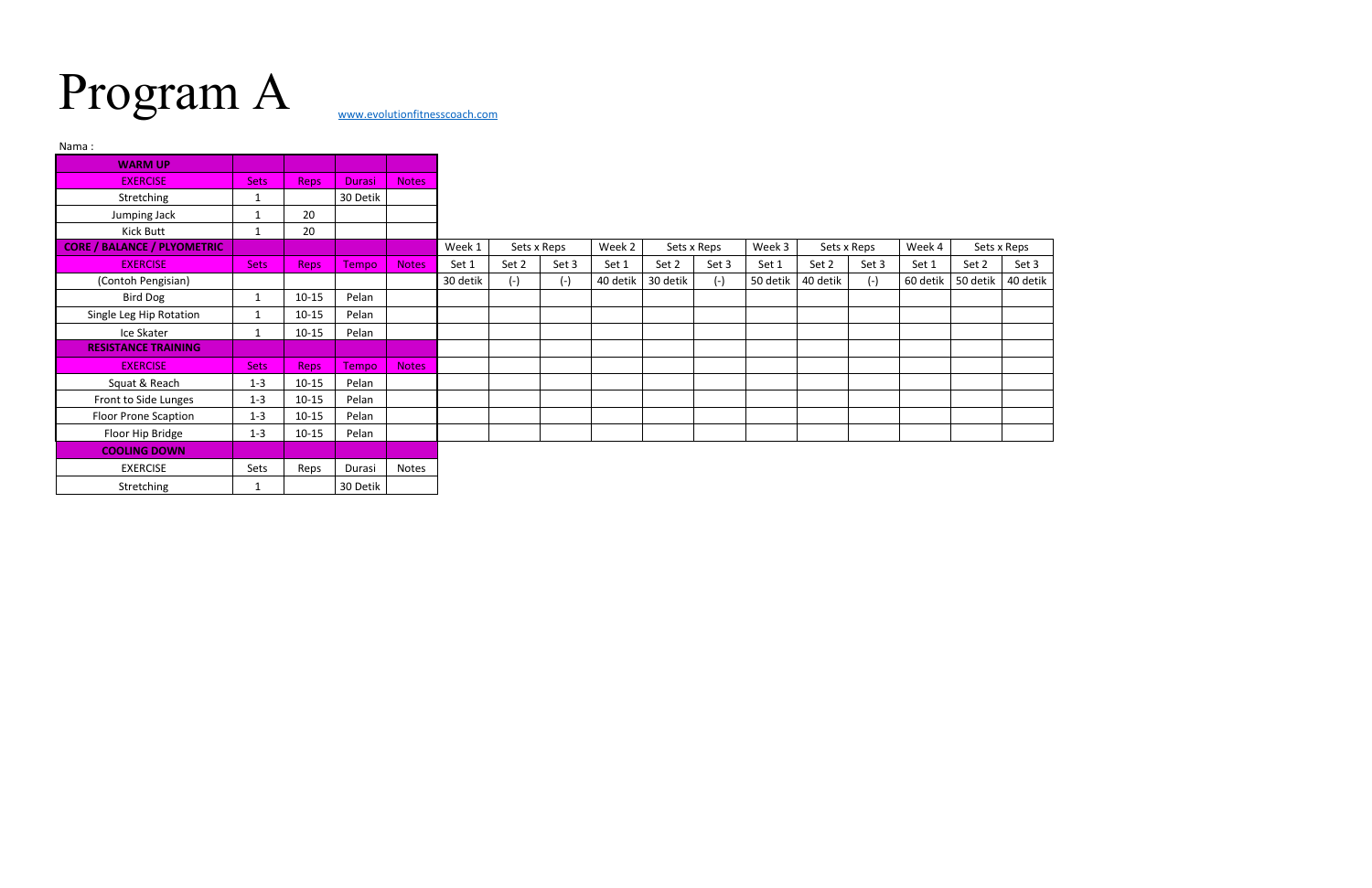## Program B [www.evolutionfitnesscoach.com](http://www.evolutionfitnesscoach.com/)

| Nama:                              |              |             |               |              |                       |       |        |             |       |        |             |       |        |       |             |       |
|------------------------------------|--------------|-------------|---------------|--------------|-----------------------|-------|--------|-------------|-------|--------|-------------|-------|--------|-------|-------------|-------|
| <b>WARM UP</b>                     |              |             |               |              |                       |       |        |             |       |        |             |       |        |       |             |       |
| <b>EXERCISE</b>                    | <b>Sets</b>  | <b>Reps</b> | <b>Durasi</b> | <b>Notes</b> |                       |       |        |             |       |        |             |       |        |       |             |       |
| Stretching                         | $\mathbf{1}$ |             | 30 Detik      |              |                       |       |        |             |       |        |             |       |        |       |             |       |
| Jumping Jack                       | 1            | 20          |               |              |                       |       |        |             |       |        |             |       |        |       |             |       |
| Kick Butt                          | 1            | 20          |               |              |                       |       |        |             |       |        |             |       |        |       |             |       |
| <b>CORE / BALANCE / PLYOMETRIC</b> |              |             |               |              | Week 1<br>Sets x Reps |       | Week 2 | Sets x Reps |       | Week 3 | Sets x Reps |       | Week 4 |       | Sets x Reps |       |
| <b>EXERCISE</b>                    | <b>Sets</b>  | <b>Reps</b> | <b>Tempo</b>  | <b>Notes</b> | Set 1                 | Set 2 | Set 3  | Set 1       | Set 2 | Set 3  | Set 1       | Set 2 | Set 3  | Set 1 | Set 2       | Set 3 |
| <b>Elbow Plank</b>                 | $\mathbf{1}$ | 30-60 sec   | Pelan         |              |                       |       |        |             |       |        |             |       |        |       |             |       |
| <b>Standing Balance reach</b>      | $\mathbf{1}$ | $10 - 15$   | Pelan         |              |                       |       |        |             |       |        |             |       |        |       |             |       |
| Squat Jack                         | 1            | $10 - 15$   | Pelan         |              |                       |       |        |             |       |        |             |       |        |       |             |       |
| <b>RESISTANCE TRAINING</b>         |              |             |               |              |                       |       |        |             |       |        |             |       |        |       |             |       |
| <b>EXERCISE</b>                    | <b>Sets</b>  | <b>Reps</b> | Tempo         | <b>Notes</b> |                       |       |        |             |       |        |             |       |        |       |             |       |
| <b>Curtsy Lunges</b>               | $1 - 3$      | $10 - 15$   | Pelan         |              |                       |       |        |             |       |        |             |       |        |       |             |       |
| <b>BW Romanian Deadlift</b>        | $1 - 3$      | $10 - 15$   | Pelan         |              |                       |       |        |             |       |        |             |       |        |       |             |       |
| Incline Push Up                    | $1 - 3$      | $10 - 15$   | Pelan         |              |                       |       |        |             |       |        |             |       |        |       |             |       |
| Dips                               | $1 - 3$      | $10 - 15$   | Pelan         |              |                       |       |        |             |       |        |             |       |        |       |             |       |
| Leg Raise                          | $1 - 3$      | $15 - 20$   | Pelan         |              |                       |       |        |             |       |        |             |       |        |       |             |       |
| <b>COOLING DOWN</b>                |              |             |               |              |                       |       |        |             |       |        |             |       |        |       |             |       |
| <b>EXERCISE</b>                    | Sets         | Reps        | Durasi        | Notes        |                       |       |        |             |       |        |             |       |        |       |             |       |
| Stretching                         | $\mathbf{1}$ |             | 30 Detik      |              |                       |       |        |             |       |        |             |       |        |       |             |       |